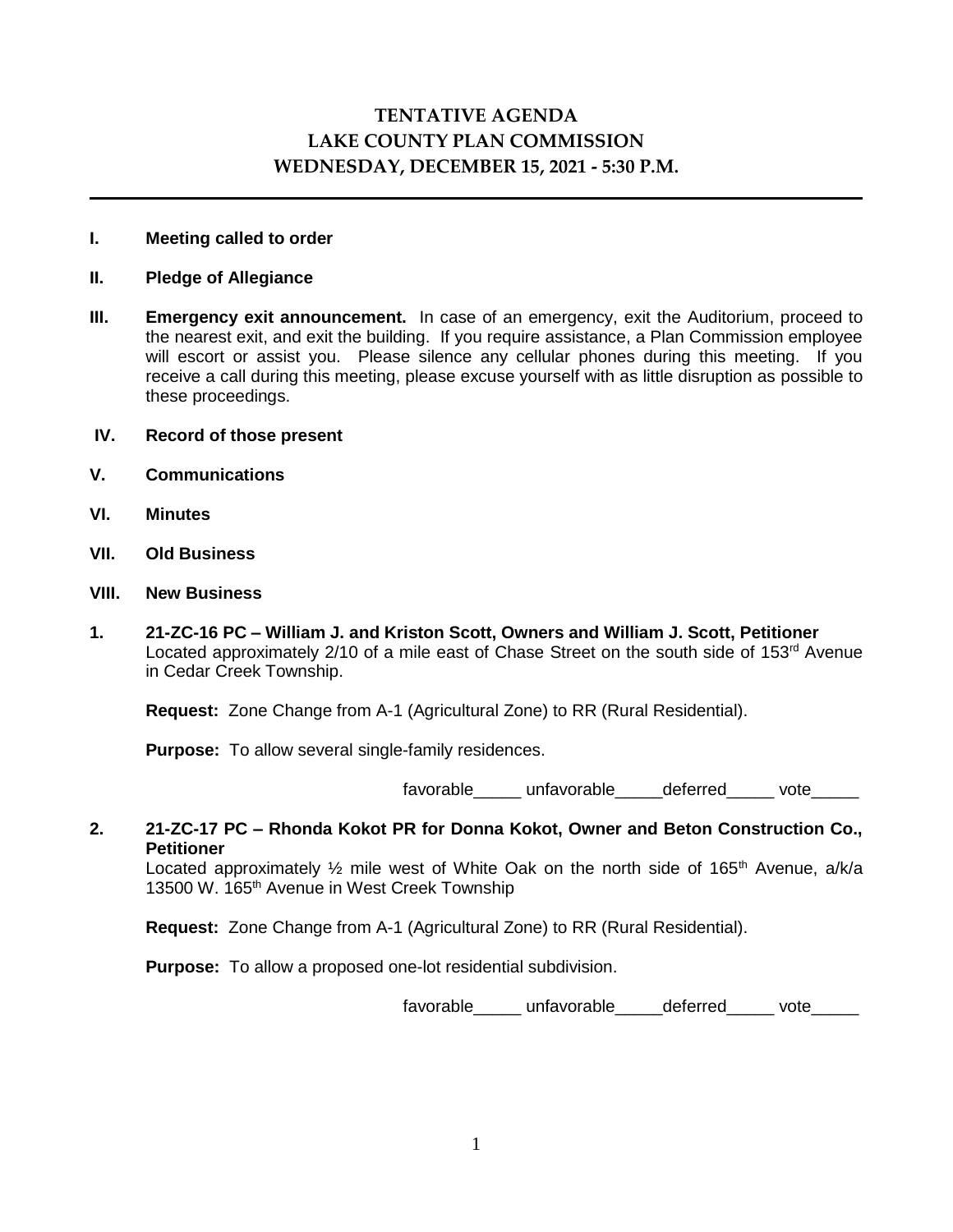**3. 21-ZC-18 PC – Rob Rosenbaum, Owner and Katherine & Justin Juarez, Petitioners** Located approximately  $\frac{1}{2}$  mile south of 169<sup>th</sup> Avenue on the east side of State Line Road, a/k/a 17373 State Line Road in West Creek Township.

 **Request:** Zone Change from A-1 (Agricultural Zone) to RR (Rural Residential).

**Purpose:** To allow a proposed two-lot residential subdivision.

favorable unfavorable deferred vote

## **4. 21-SE-06 PC – Unity Church of Christ, Inc., Owner/Petitioner**

Located approximately  $2/10$  of a mile east of Calumet on the south side of  $77<sup>th</sup>$  Avenue,  $a/k/a$ 13909 W. 77<sup>th</sup> Avenue in St. John Township.

- **Request:** Special Exception from the Unincorporated Lake County Zoning Ordinance, Sec. 5.1 (C) (2) (i), Uses Permitted by Special Exception, Churches, Public and Parochial Schools.
- **Purpose:** To allow a church (spiritual center) in an R-3 zone.

favorable\_\_\_\_\_ unfavorable\_\_\_\_\_deferred\_\_\_\_\_ vote

## **IX. Site Development Plans Approved by Staff**

**1. 21-SDP-22 PC – Illiana Christian High School, Owner/Petitioner** Located approximately 1/10 of a mile west of Calumet on the south side of 109<sup>th</sup> Avenue, a/k/a 10904 Calumet Avenue in Hanover Township.

**Purpose**: Press Box at Illiana Christian High School.

**2. 21-SDP-23 PC – State of Indiana, Indiana State Police, Owner and Department of Administration, Public Works, Petitioner**

Located at the northwest quadrant at the intersection of State Road 2 (181<sup>st</sup> Avenue) and Mississippi Street, a/k/a 1550 E. 181<sup>st</sup> Avenue in Eagle Creek Township.

**Purpose:** Indiana State Police Post and Forensics Laboratory.

**3. 21-SDP-24 PC – Crown Castle USA, Inc., Owner and Verizon, Petitioner** Located approximately 7/10 of a mile west of Cline on the south side of 85<sup>th</sup> Avenue,  $a/k/a$ 9105 W. 85<sup>th</sup> Avenue in St. John Township.

**Purpose:** Antenna Modification at 9105 West 86<sup>th</sup> Avenue.

**4. 21-SDP-25 PC – American Tower Corporation, Owner and T-Mobile, Petitioner** Located approximately 3/10 of a mile west of US 41 (Wicker Blvd.) on the north side of 165<sup>th</sup> Avenue, a/k/a 12304 W. 165<sup>th</sup> Avenue in West Creek Township.

**Purpose:** Modifications at Existing Wireless Site, 12304 W. 165<sup>th</sup> Avenue.

**5. 21-SDP-26 PC – American Tower Corporation, Owner and T-Mobile, Petitioner** Located approximately  $\frac{1}{2}$  mile east of Cline on the south side of Oakley Avenue, a/k/a 402 Oakley Avenue in Cedar Creek Township.

**Purpose:** Modifications at an Existing Wireless Site, 402 Oakley Avenue.